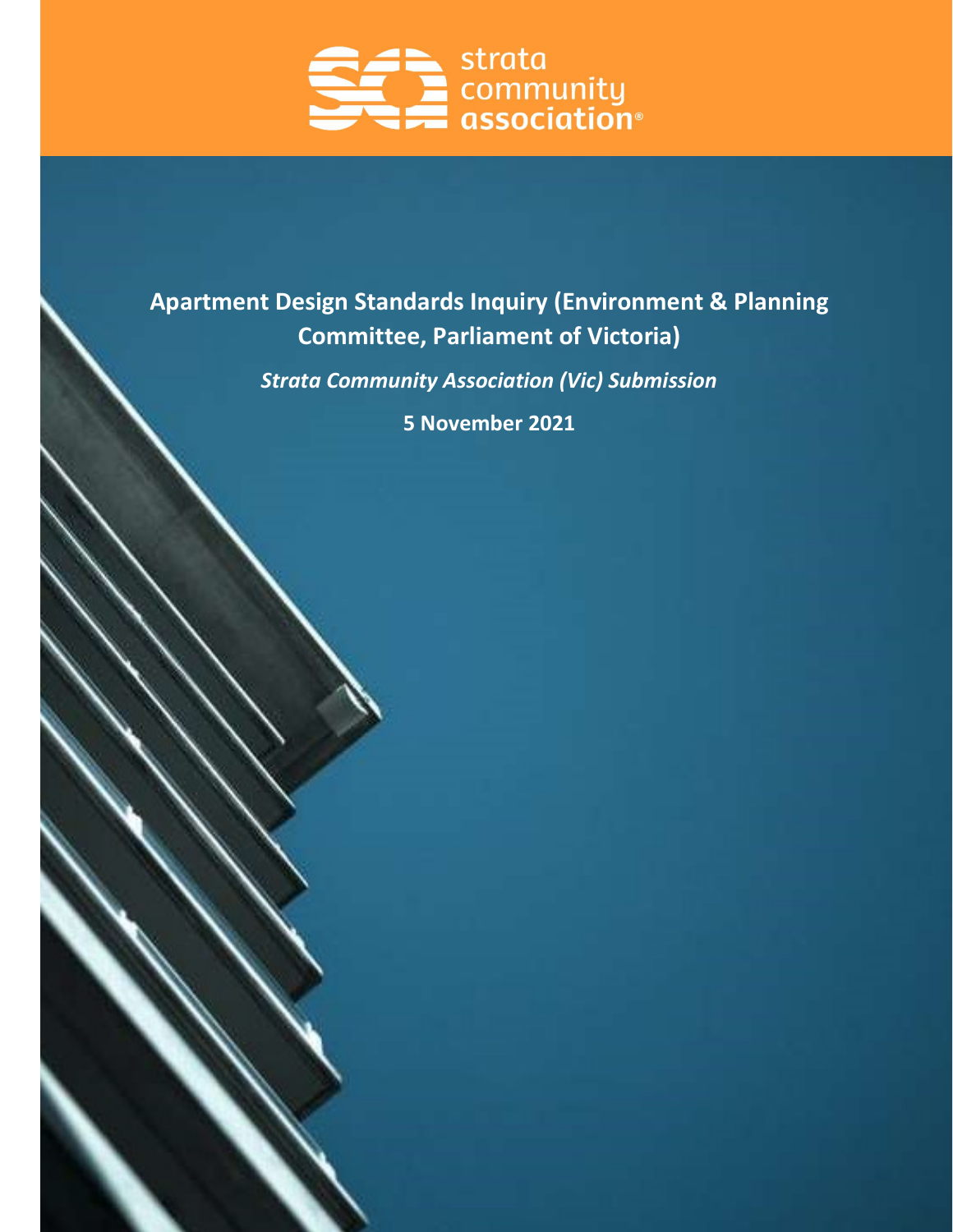

# Introduction

Strata Community Association (Vic) Ltd is the peak body for the Owners Corporations sector, which comprises residential properties ranging from two units in a suburban street to many hundreds of units in inner city apartment buildings. Owners Corporations represent property valued at over \$300 billion dollars and encompass commercial, retail, lifestyle resorts, retirement villages, car parks, storage facilities, industrial and, increasingly, mixed developments. More than \$1 billion per year is collected and spent. There are currently more than 85,000 active owners corporations in Victoria, covering more than 772,000 individual lots. It is estimated that around 1.5 million Victorians — a quarter of the state's population — either live in, or own property in, an owners corporation.

### Background – Strata Community Association (Vic)

SCA Victoria was established in 1990, it succeeds Owners Corporations Victoria (OCV) and Institute of Body Corporate Managers Victoria (IBCMV). SCA (Vic) members comprise more than 80 per cent of all professional owners corporation managers, with over 800 members managing upwards of 450,000 lots. SCA (Vic) Associate members are industry suppliers, including waste management providers, Essential Safety Measures managers, quantity surveyors, insurers, lawyers, accountants, facility managers, property valuers, building maintenance and tradespeople. Members benefit from representation, support, advice, and promotion. With Continuing Professional Development (CPD), Best Practice Guidelines on regulatory and legislative amendments, updates on VCAT determinations and emerging issues, SCA members are best placed to manage OCs and empower Lot Owners and occupiers.

In Victoria, the Owners Corporations Act 2006 defines an Owners Corporation as a 'body corporate which is incorporated by registration of a plan of subdivision or a plan of strata or cluster subdivision.' The individual Lot Owners form a collective known as an Owners Corporation (OC). This is a legal entity which must comply with its governing legislation and enabled regulations. Owners Corporations can choose to appoint a registered manager who will act on their direction, including engaging contractors for maintenance and repairs, on behalf of the OC. The responsibility to maintain common property and shared services is that of the owners corporation. The manager assists the OC to meet these and other obligations. As part of the Annual General Meeting, Lot Owners collectively agree on a budget to the fund ongoing maintenance and shared service costs. Items agreed can include the management fee, caretaking costs including gardening, utility charges, repairs to essential services, insurance premiums and waste management expenses. These are funded through fees/levies.

For further information about this submission, please contact Liam Straughan, Public Relations and Media Officer, SCA (Vic). Liam.straughan@strata.community or Shaun Brockman, National Policy and Advocacy Manager, SCA. Shaun.brockman@strata.community.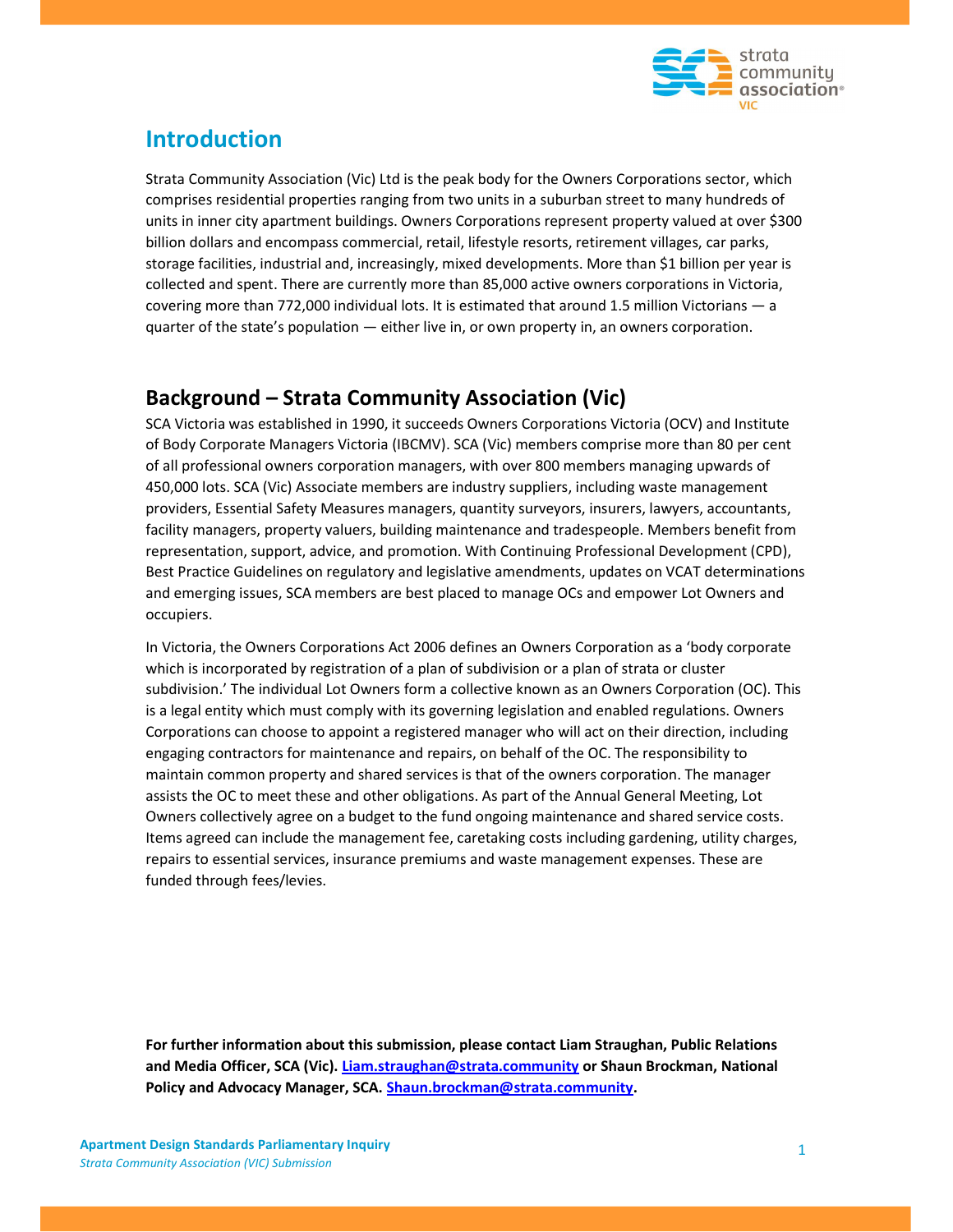

# SCA (Vic)'s Response to the Apartment Design Standards Parliamentary Inquiry

#### **Summary**

SCA (Vic) welcomes the establishment of this inquiry as it relates to improving the liveability of apartments through design standards.

At present, approximately 25 per cent of Victorians live in apartments, townhouses, or other properties under strata title, where an owners corporation (formerly known as a body corporate) exists to govern the maintenance and administration of common property.

A growth in population is expected to accompany continued growth in the proportion of the Victorian population living in strata. Such growth is projected to reach approximately 50 per cent of Victorians living in strata by the year 2050.

In this submission, SCA (Vic) has drawn upon its advocacy for improvements in the performance and design of the built environment and strata property sector, including:

- Windows and ventilation
- Sustainability, waste management and recycling
- Building defects and cladding rectification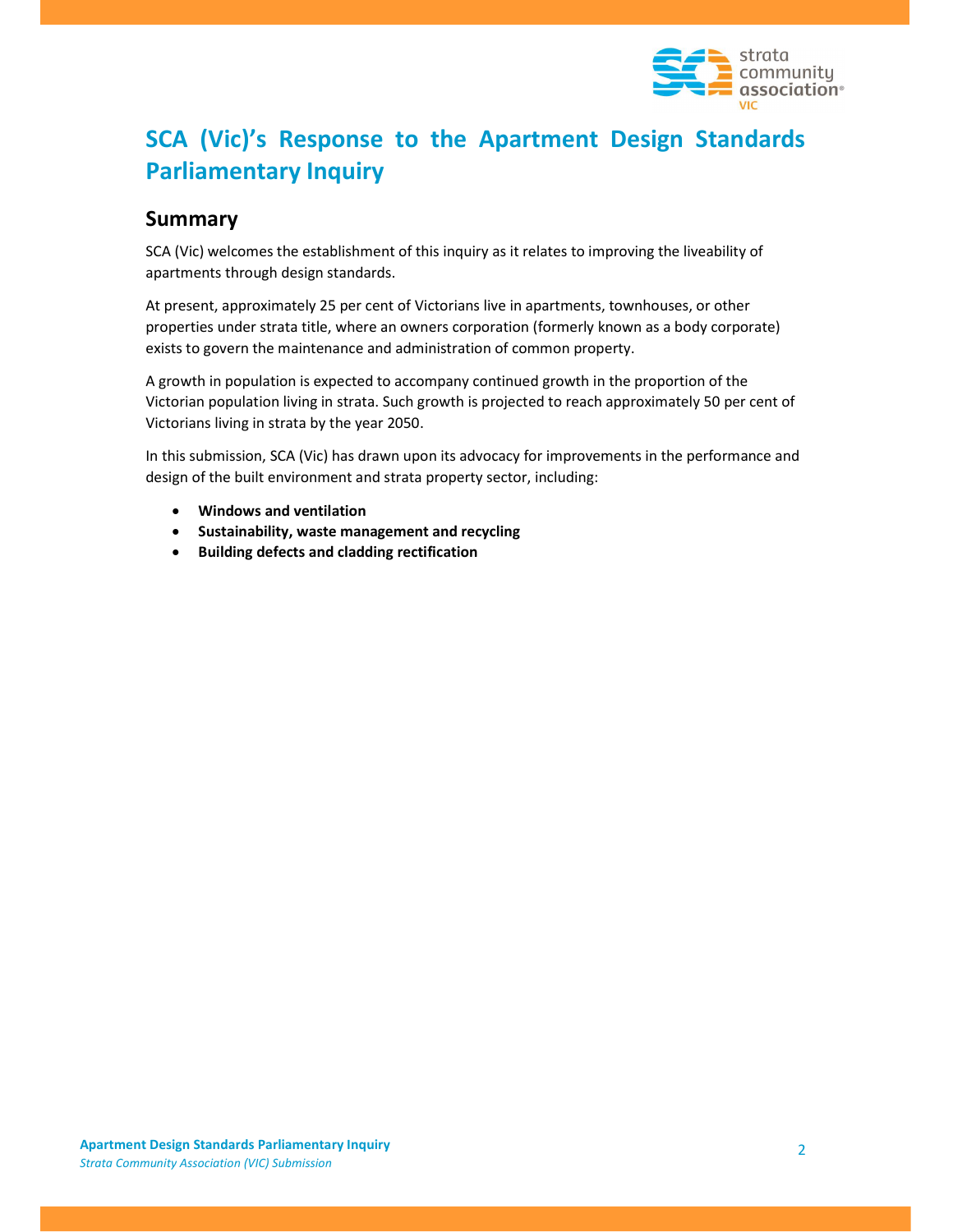

#### Area 1 – Windows and Ventilation

Window design and building ventilation standards are two key areas under the terms of reference for the inquiry where SCA (Vic) envisions a greater focus in terms of the specific applications for health and safety of residents within apartments.

In relation to the design of windows in strata developments, the NSW Department of Health's 'Kids Can't Fly' campaign is a notable example that SCA (Vic) believe, if replicated in Victoria, would enhance the safety of apartment buildings. Families living within these developments may be understandably concerned about the safety of children, both on common and private property with regard to window design.

Amended strata laws in New South Wales mandate locks on all common property windows above a second floor in apartment buildings. The campaign also aims to inform owners and owner-occupiers in apartment buildings of the options available concerning installation of locks and other safety measures on windows within a private lot, independent of the owners corporation.

In broader health and safety terms, the ongoing COVID-19 pandemic has also exposed the vulnerabilities of apartment buildings with the spread of the virus in enclosed spaces as a by-product of shared, and potentially poorer ventilation.

The ability for high-density, multi-unit dwellings to enable continued viral spread has been reflected to some degree in high-profile examples such as the Victorian Hotel Quarantine incidents, Southbank Kings Park COVID-19 cluster in 2021, and lockdowns of public housing towers in Flemington and North Melbourne suburbs during 2020.

Many Victorian schools are currently being equipped with CO2 monitoring equipment and air purification measures to regulate airflow with the intention of mitigating COVID-19 spread within enclosed spaces.

SCA (Vic) have also approached government in 2021 with a view of securing support for these technologies to be explored and ultimately, deployed within multi-unit, high-density dwellings where an improvement in ventilation is needed.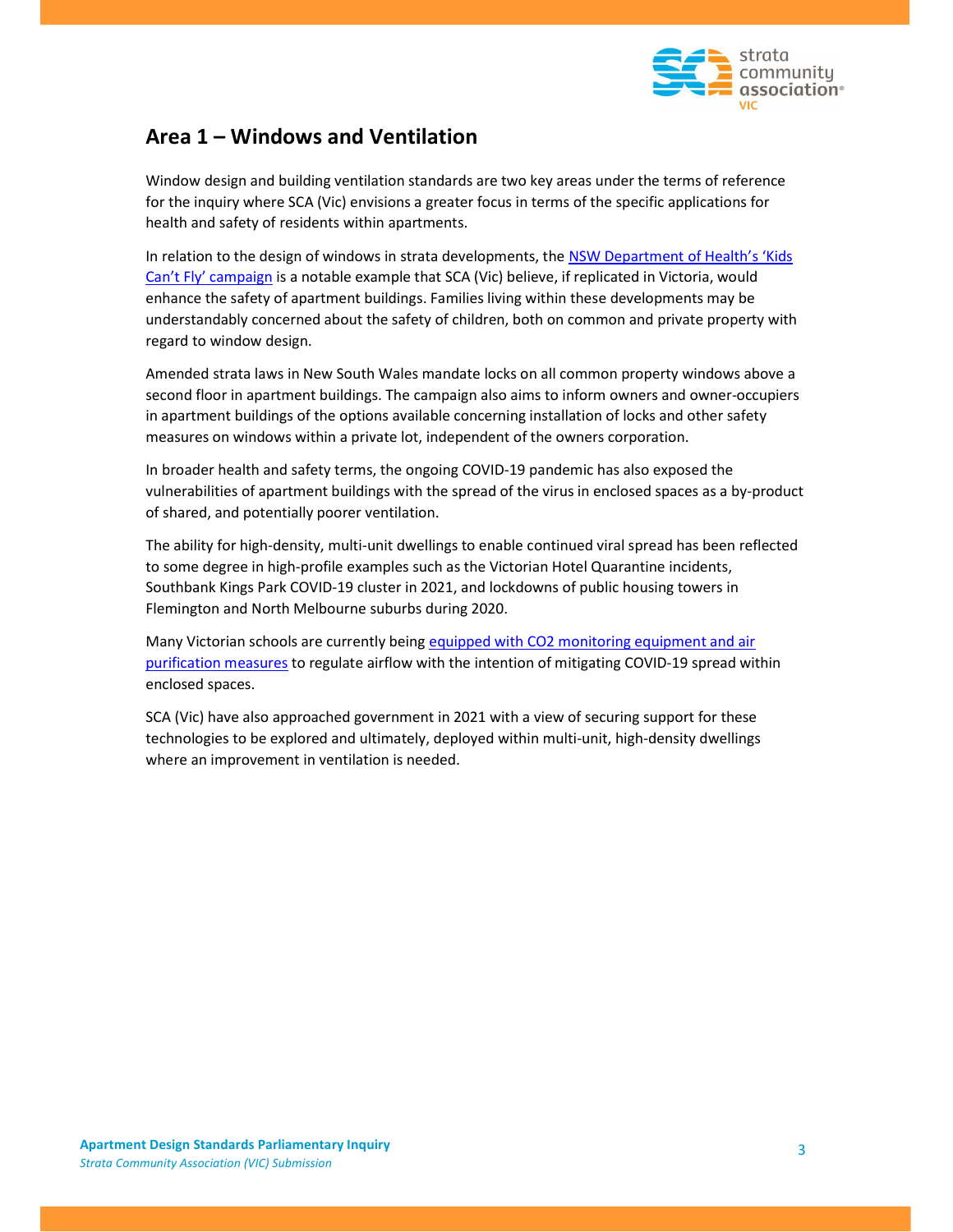

### Area 2 – Sustainability, Waste Management and Recycling

SCA (Vic) support and advocate for effective action to address climate change and other sustainability issues which fully incorporates the built environment, given its considerable potential to reduce carbon emissions while improving liveability for residents.

According to estimates from the National Australian Built Environment Rating System (NABERS), the built environment accounts for approximately 25 per cent of carbon emissions across Australia, and 40 per cent of global carbon emissions.

Strata properties, particularly apartment buildings, are optimally positioned to provide for greater meeting of sustainability goals into the future, particularly if such as standard as NABERS is to be considered as a mandatory standard for residential built environment design in the future.

SCA (Vic) has advocated on the basis of our alignment with the United Nations Sustainable Development Goals (SDGs), for greater support and recognition of the strata management industry as a conduit for owners corporations to improve building performance and adopt sustainability measures such as energy efficient appliances, electric vehicle charging infrastructure.

Such support for action in the built environment to address climate change was reflected in SCA (Vic)'s 2021 submission to the Victorian Government's Climate Change Adaptability planning for the built environment, undertaken by the Department of Environment, Land, Water and Planning (DELWP).

It is the view of SCA (Vic) that a net zero emissions target by the year 2050, as committed to by the State and Commonwealth Governments respectively, will fail to be met without consideration and support for the constructive role of the built environment sector to play in meeting these targets.

In this submission, SCA (Vic) highlighted the need for support for owners corporations to be equipped with the capacity to navigate legal and legislative concerns in relation to the installation or retrofitting of sustainability items such as heating and cooling, as well as the unique role of strata managers in supporting the uptake of these measures.

SCA (Vic) also believe that greater innovation is possible in relation to the issues of waste management and recycling within strata developments, particularly apartment buildings and based upon the perspectives of residents, as highlighted in our 2021-2022 Pre-Budget Submission.

The unique role that apartments can play with the disposal of organic waste, and the impact of a new glass recycling category are cited as needing to be explored further in future reforms of the waste management and recycling sector as it relates to strata.